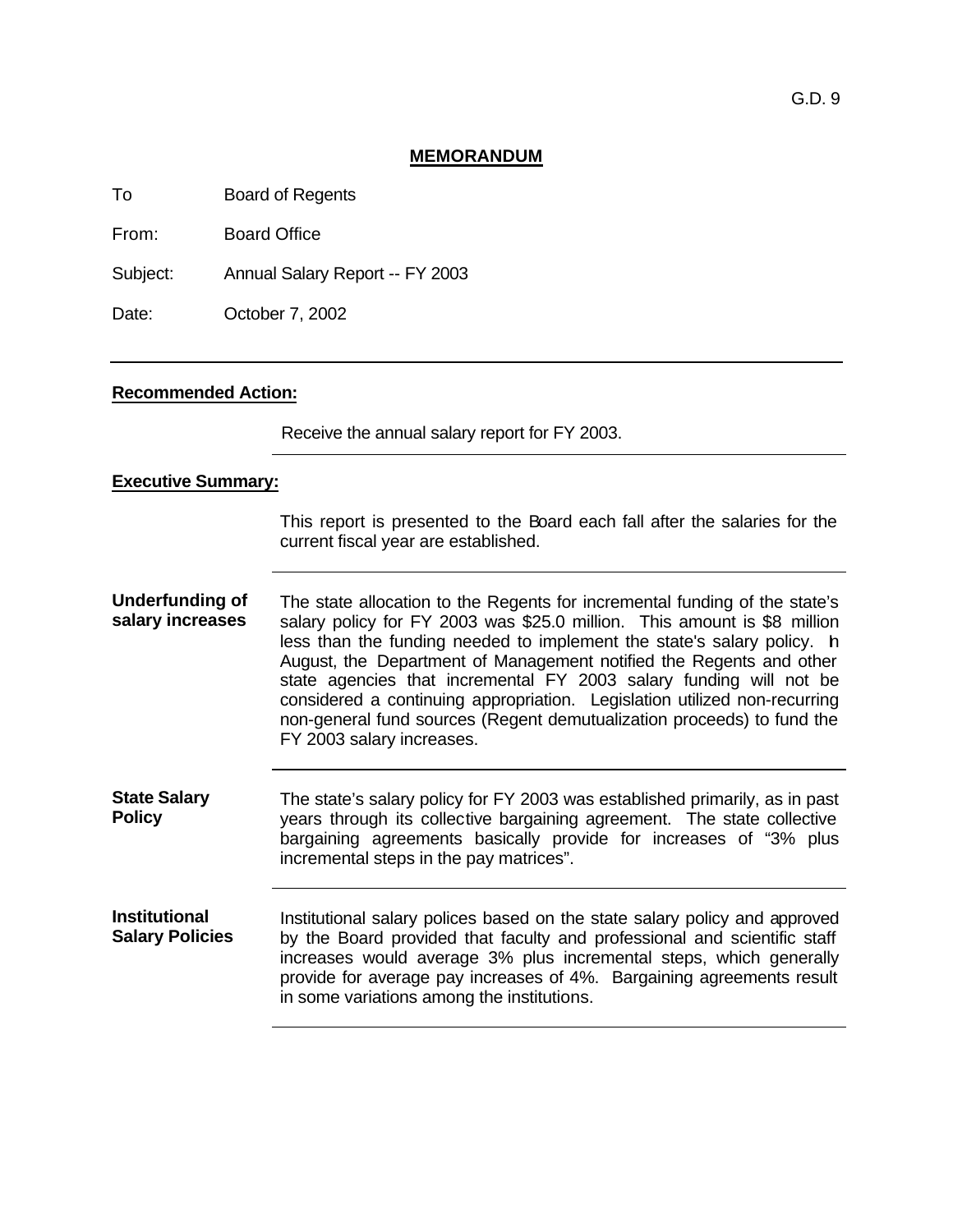| <b>UNI Report</b><br><b>Delayed</b> | Due to the wage delay in place for faculty, P&S and institutional officials<br>at the University of Northern Iowa, the University will not be able to<br>provide salary increase data until the increases go in to effect on<br>November 1. The salary report for UNI will be presented at the January<br>meeting of the Board. |
|-------------------------------------|---------------------------------------------------------------------------------------------------------------------------------------------------------------------------------------------------------------------------------------------------------------------------------------------------------------------------------|
| <b>Faculty Increases</b>            | Average increases for faculty for FY 2003 are as follows:<br>$SUI - 3.76%$<br>$ISU - 3.1%$<br>$ISD - 3.2%$                                                                                                                                                                                                                      |
|                                     | $IBSSS - 3.7%$                                                                                                                                                                                                                                                                                                                  |
| <b>P&amp;S Increases</b>            | Average increases for professional and scientific staff are as follows:<br>$SUI - 4.0%$<br>$ISU - 2.9%$<br>$ISD - 2.5%$<br>$IBSSS - 3.5%$                                                                                                                                                                                       |
|                                     | <b>Regent Merit Staff</b> The AFSCME agreement provided for a 41 cent per hour increase (on<br>average a 3% increase) and for step increases valued at 4.5%. Those<br>employees at the top step would receive their step increases on February                                                                                  |

1, 2003, with other staff receiving their increases on eligibility dates throughout the year. Additionally, a new pay matrix for merit staff was effective July 1, 2003. It was necessary to bring a number of merit employees to the minimum of the new pay matrix. Supervisory and confidential merit employees were given increases equivalent to the organized staff. The average increase (including steps, across the board and movement to the new matrix) for staff in the Regent Merit System for FY 2003 was: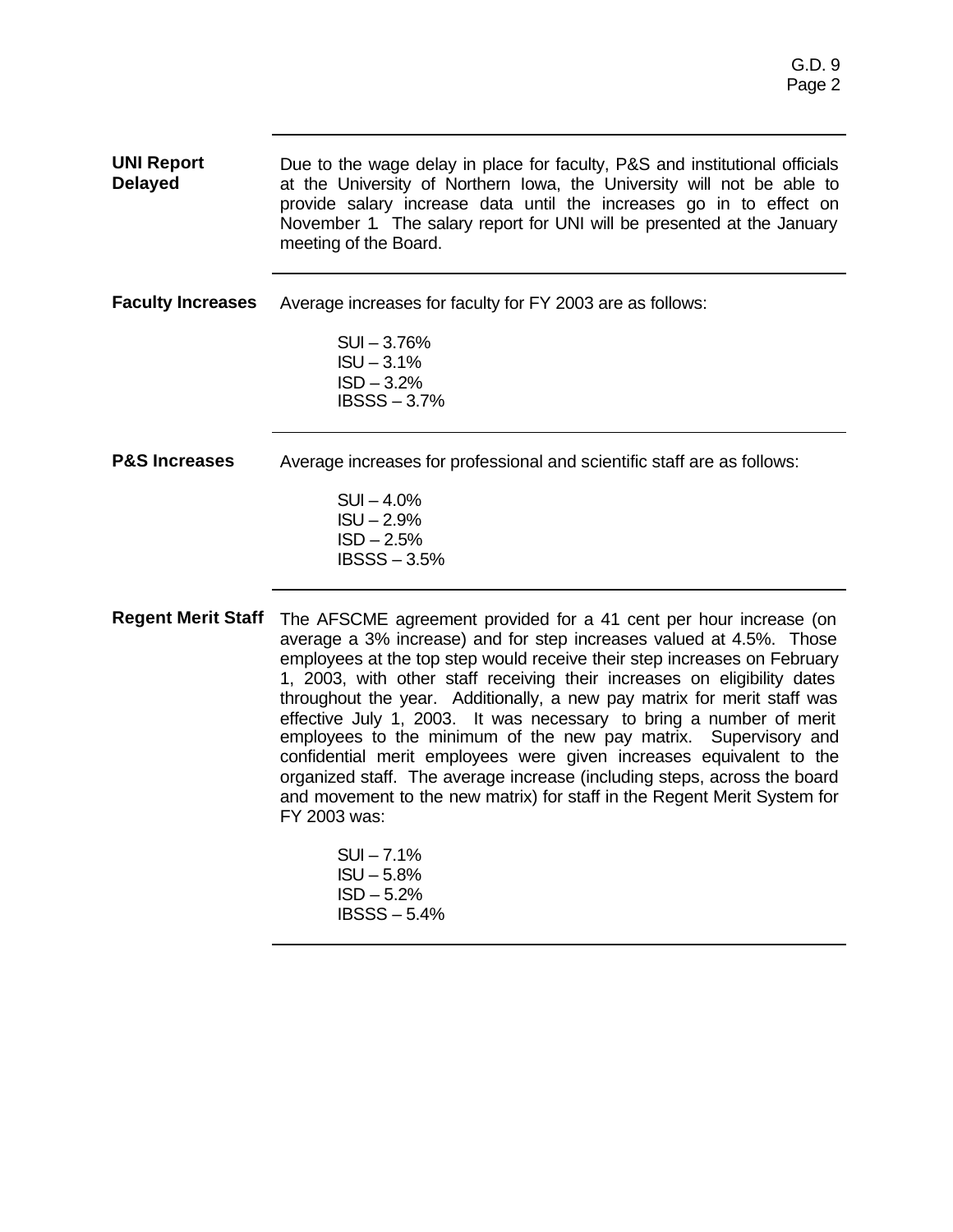| <b>Teaching and</b><br><b>Research</b><br><b>Assistants</b> | At the University of Iowa, the minimum salary for half-time appointments<br>for teaching and research assistants is \$15,330, which is a 4.2%<br>increase. This increase was negotiated pursuant to a collective<br>bargaining agreement.                                                                                                                                                                      |  |                             |                 |  |
|-------------------------------------------------------------|----------------------------------------------------------------------------------------------------------------------------------------------------------------------------------------------------------------------------------------------------------------------------------------------------------------------------------------------------------------------------------------------------------------|--|-----------------------------|-----------------|--|
|                                                             | Stipends for half-time appointments for teaching and research assistants<br>at lowa State University range from \$10,008 to \$18,900. The salary<br>minimum was increased by 3.9% and the maximum by 9.4%.                                                                                                                                                                                                     |  |                             |                 |  |
| <b>Faculty Salary</b><br><b>Rankings</b>                    | Annually faculty salaries are compared with those salaries in the<br>university peer groups and the athletic conferences. The comparison is<br>based upon survey data published in "Academe" by the American<br>Association of University Professors. More detail on the ranking of<br>faculty salaries in comparison is provided in Attachments A and B.<br>Rankings for FY 2002 and FY 2003 are shown below: |  |                             |                 |  |
|                                                             | PEER GROUP RANKING                                                                                                                                                                                                                                                                                                                                                                                             |  |                             |                 |  |
|                                                             |                                                                                                                                                                                                                                                                                                                                                                                                                |  | FY 2002                     | FY 2003         |  |
|                                                             | <b>SUI</b>                                                                                                                                                                                                                                                                                                                                                                                                     |  | $8th$ of 11                 | $9th$ of 11     |  |
|                                                             | <b>ISU</b>                                                                                                                                                                                                                                                                                                                                                                                                     |  | $11th$ of 11                | $11^{th}$ of 11 |  |
|                                                             |                                                                                                                                                                                                                                                                                                                                                                                                                |  | <b>ATHLETIC CONFERENCES</b> |                 |  |

 $\begin{array}{ccc} \hline \text{SUI} - \text{Big 10 (public)} & \begin{array}{c} 5^{\text{th}} \\ 1 \text{SU} - \text{Big 12} \end{array} & \begin{array}{c} 4^{\text{th}} \\ 4^{\text{th}} \end{array} \end{array}$ 

 $ISU - Big 12$ 

## **Background and Analysis:**

When the Board approved the institutional salary policies, it also approved the faculty salary and extra-curricular pay scales for the special school faculty and P&S salary scales for the three universities, the special schools and the Board Office. The Board also approved the pay matrix for supervisory Regent Merit System staff.

th  $\overline{7}$ 

th  $5$ 

 $7<sup>th</sup>$ 

 $5<sup>th</sup>$ 

#### **Average Faculty Salaries** Excluding salaries from the professional (Medicine, Dentistry, and Law at SUI and Veterinary Medicine and faculty associated with the Agricultural Experiment Station and the Cooperative Extension Service at ISU), average nine-month equivalent salaries are: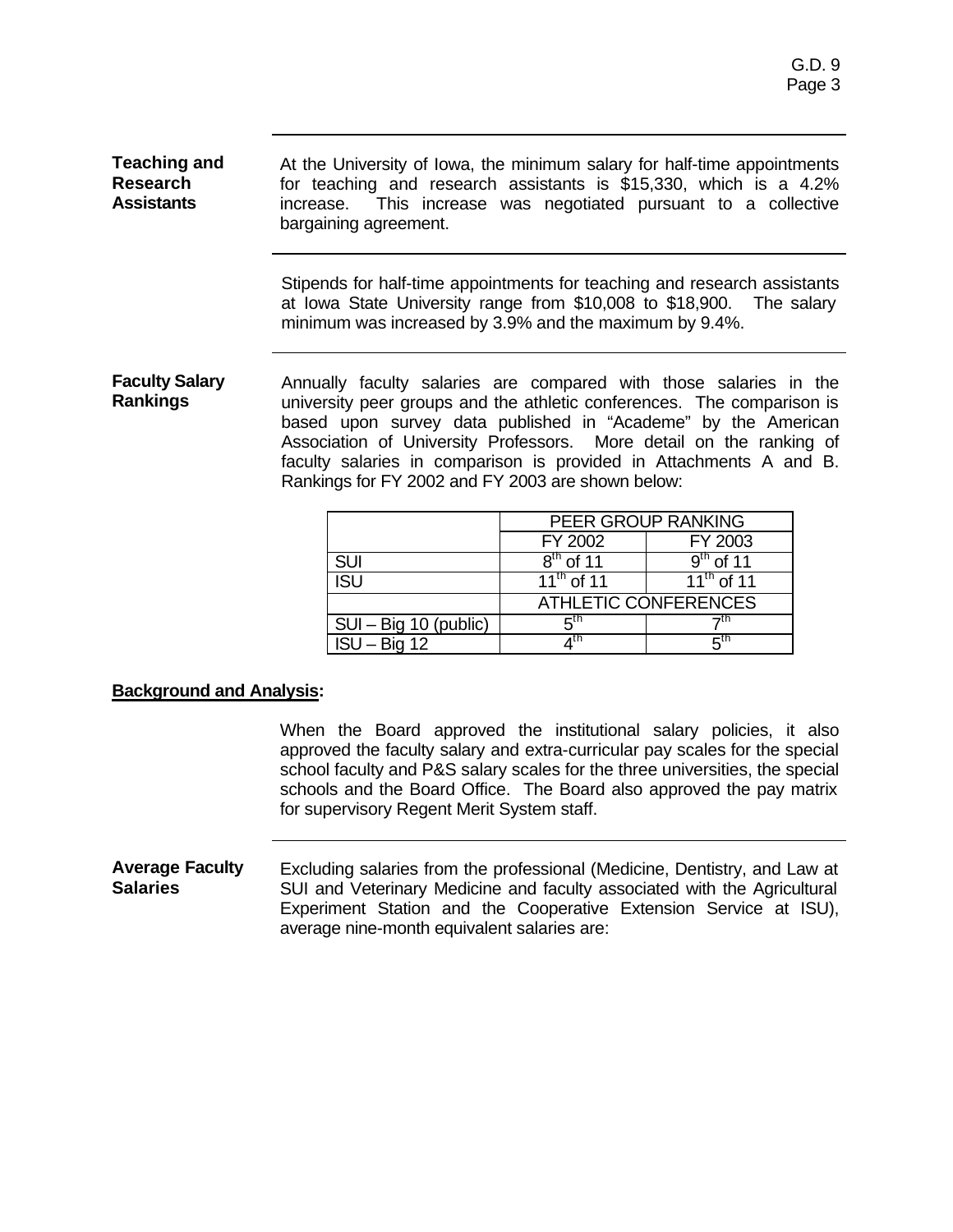| Overall  | Male     | Female   |  |
|----------|----------|----------|--|
| Average  | Average  | Average  |  |
| \$75,878 | \$81,940 | \$63,430 |  |
| \$72.170 | \$76.451 | \$60.911 |  |

#### **Faculty Salary Increases** Estimated average increases given to faculty in the universities' peer groups ranged from zero to 4.6%. Faculty at half of the institutions in the Big 12 did not receive salary increases.

According to reports submitted by the universities about 12% of faculty at ISU and 20% at SUI received increases in excess of 5%. Each university gave slightly greater increases to female faculty.

National survey data published in "Academe" indicated the average increase was 3.8% in FY 2002. In FY 2002, the average increase at SUI was 3.8% and at ISU, 3.1%. Survey data for the current year will not be published until the spring of 2003.

Average P&S salaries for FY 2003 are shown below:

### **Average P&S Salaries**

**Overall** Average Male Average Female Average SUI | \$48,212 | \$52,817 | \$44,828 ISU | \$49,466 | \$53,257 | \$45,433

**Survey Data** The College and University Personnel Association for Human Resources reported in its Administrative Compensation Survey for FY 2002 that the overall median increase for all administrative type jobs in public institutions was 4.5%. The average P&S increase at SUI in FY 2002 was 4.0% and at ISU, 3% in FY 2002. Survey data for the current year will be published in the spring of 2003.

**Special Schools** Average salaries at the special schools are shown below.

|       |                         | <b>P&amp;S Salaries</b> |  |
|-------|-------------------------|-------------------------|--|
|       | <b>Faculty Salaries</b> | (annualized)            |  |
| SD    | \$44,580                | \$49,316                |  |
| IBSSS | \$42.598                | \$43.308                |  |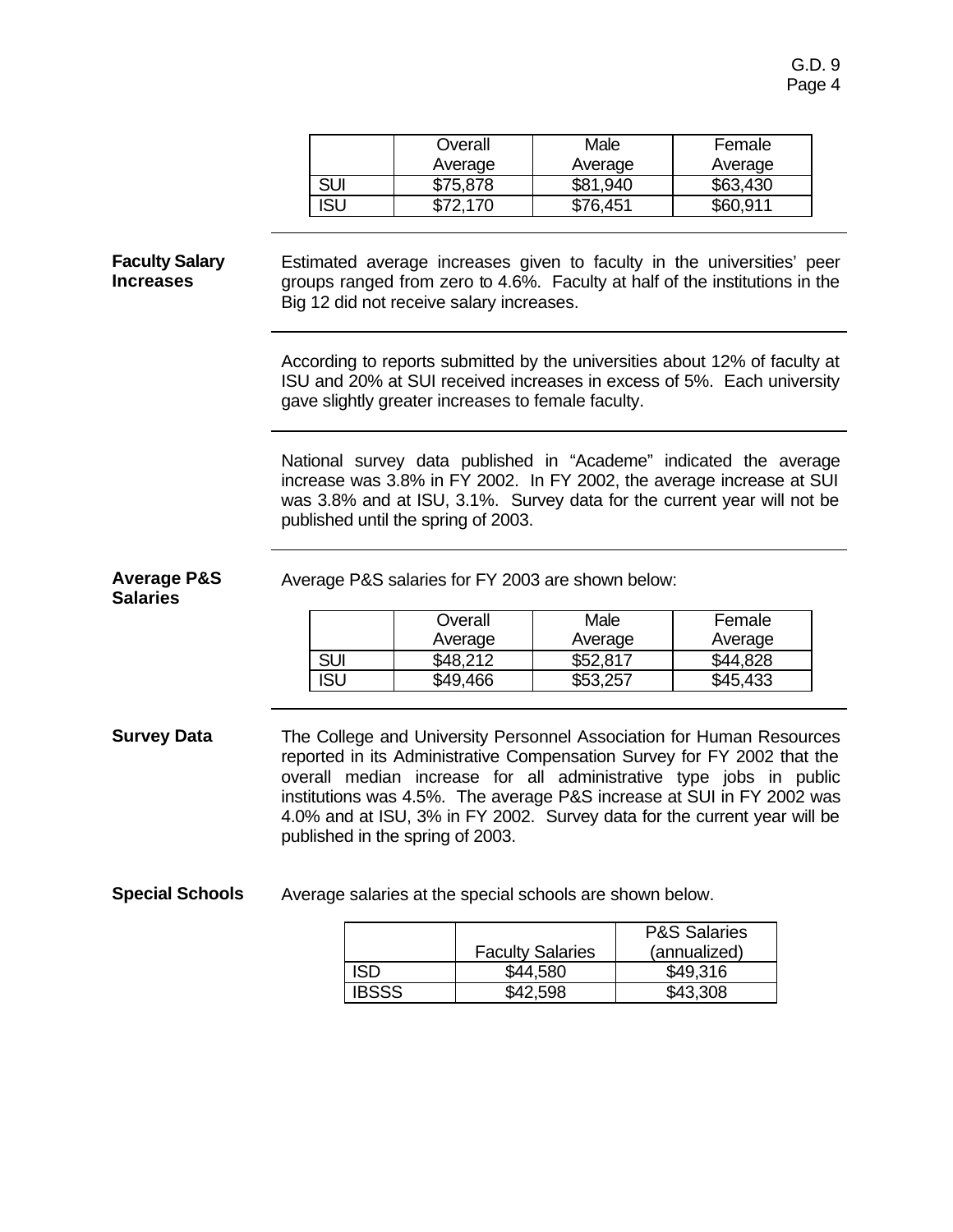### **Total Compensation** Average estimated total compensation for FY 2003 is shown below. Total compensation includes salary, retirement including FICA, health and dental insurance, long-term disability and life insurance as well as unemployment and workers compensation costs. The health insurance cost increases effective January 1, 2003, are not reflected in the estimated salaries shown below.

|            | Faculty by rank |           |           |                 |          |          |
|------------|-----------------|-----------|-----------|-----------------|----------|----------|
|            | Professor       | Associate | Assistant | Overall<br>Avg. | P&S      | Merit    |
| SUI        | \$150,510       | \$111,093 | \$100,581 | \$125,450       | \$63,881 | \$44,101 |
| <b>ISU</b> | \$113,740       | \$85,823  | \$73,179  | \$92,589        | \$65,369 | \$45,367 |
| ISD*       |                 |           |           | \$57,596        | \$55,537 | \$32,921 |
| IBSSS*     |                 |           |           | \$56,169        | \$51,249 | \$31,798 |

\*The majority of ISD and IBSSS merit employees are on nine-month appointments.

arcea Bunson Marcia R. Brunson

Bory Michel Approved: Gregory S. Nichols

H:(hr/docket2002)OctGD9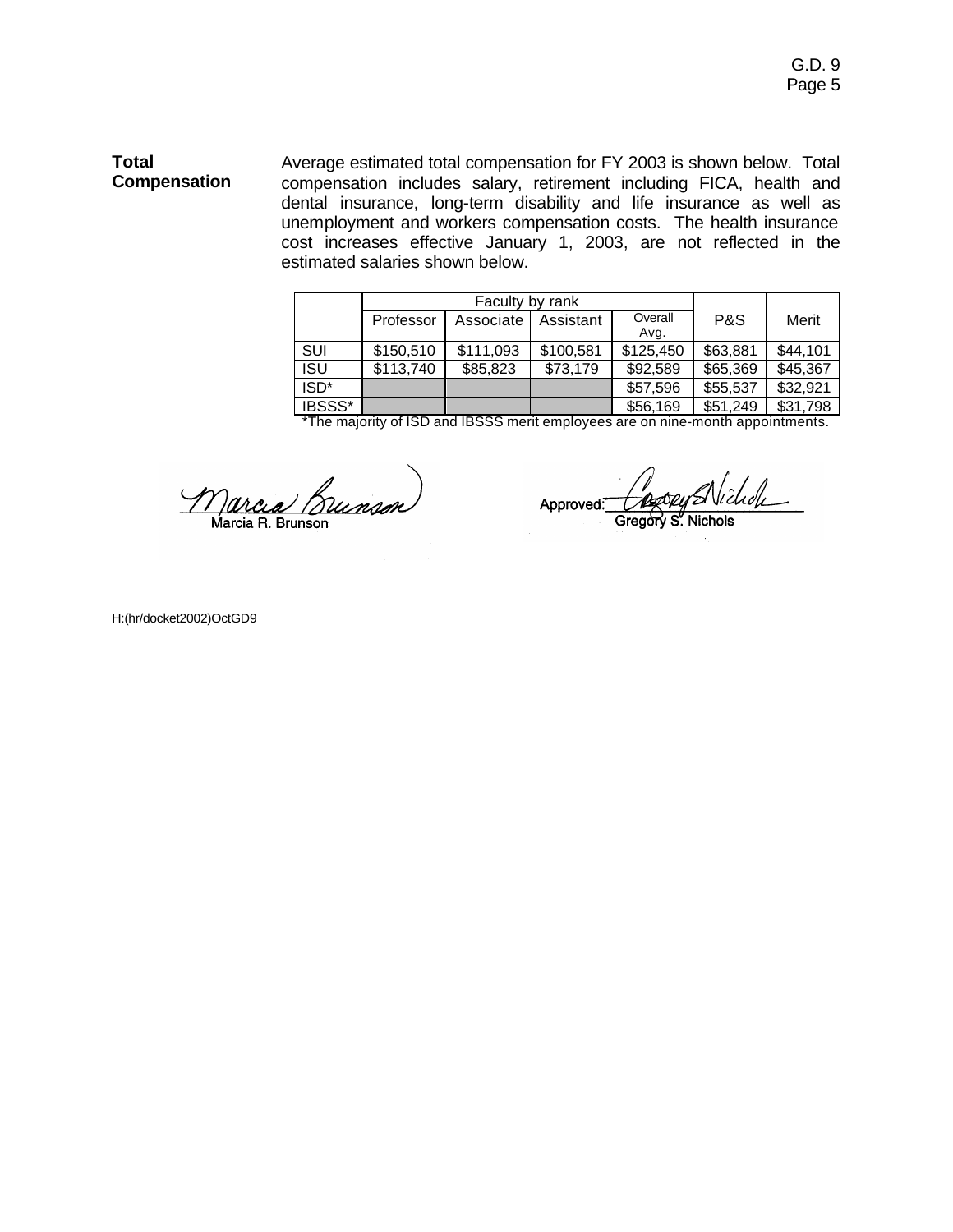G.D. 9 Page 6

## REGENT INSTITUTIONS COMPARISON GROUPS AVERAGE FACULTY SALARIES, 2001-02 BASED ON AVERAGES AS PUBLISHED BY THE AAUP ESTIMATED FACULTY SALARY INCREASES, 2002-03

| <b>COMPARISON GROUPS</b>                  | <b>Average Faculty</b><br>Salary 2001-02 (1) | <b>Estimated Average</b><br><b>Percent Increase</b><br>$2002 - 03(2)$ | <b>Estimated Average</b><br><b>Faculty Salary</b><br>2002-03 |
|-------------------------------------------|----------------------------------------------|-----------------------------------------------------------------------|--------------------------------------------------------------|
| University of California, Los Angeles     | 96,800                                       | 1.5%                                                                  | 98,300                                                       |
| University of Michigan, Ann Arbor         | 87,300                                       | 3.5%                                                                  | 90,400                                                       |
| University of North Carolina, Chapel Hill | 85,900                                       | na                                                                    | 85,900                                                       |
| University of Texas, Austin               | 82,000                                       | 3.3%                                                                  | 84,700                                                       |
| University of Wisconsin                   | 81,300                                       | 4.2%                                                                  | 84,700                                                       |
| University of Minnesota, Twin Cities      | 80,800                                       | 3.0%                                                                  | 83,200                                                       |
| University of Illinois, Urbana            | 82,300                                       | 0.0%                                                                  | 82,300                                                       |
| Indiana University, Bloomington           | 77,700                                       | 3.5%                                                                  | 80,400                                                       |
| <b>UNIVERSITY OF IOWA</b>                 | 77,000                                       | 3.76%                                                                 | 79,900                                                       |
| Ohio State University, Main Campus        | 74,800                                       | 4.0%                                                                  | 77,800                                                       |
| University of Arizona                     | 72,900                                       | 2.0%                                                                  | 74,400                                                       |
|                                           |                                              |                                                                       |                                                              |
| University of California, Davis           | 85,600                                       | 1.5%                                                                  | 86,900                                                       |
| University of Wisconsin                   | 81,300                                       | 4.2%                                                                  | 84,700                                                       |
| University of Minnesota, Twin Cities      | 80,800                                       | 3.0%                                                                  | 83,200                                                       |
| University of Illinois, Urbana            | 82,300                                       | 0.0%                                                                  | 82,300                                                       |
| Texas A & M                               | 77,700                                       | 3.0%                                                                  | 80,000                                                       |
| North Carolina State University           | 77,200                                       | 2.0%                                                                  | 78,700                                                       |
| Michigan State University                 | 74,800                                       | 4.0%                                                                  | 77,800                                                       |
| Ohio State University, Main Campus        | 74,800                                       | 4.0%                                                                  | 77,800                                                       |
| Purdue University, Main Campus            | 73,300                                       | 3.3%                                                                  | 75,700                                                       |
| University of Arizona                     | 72,900                                       | 2.0%                                                                  | 74,400                                                       |
| <b>IOWA STATE UNIVERSITY</b>              | 71,500                                       | 3.1%                                                                  | 73,700                                                       |
|                                           |                                              |                                                                       |                                                              |

Academe, the Bulletin of the American Association of University Professors, Special Bulletin for 2001-02.  $(1)$ The averages are for the ranks of professor, associate professor and assistant professor.

Estimated increases obtained by universities through contacts with comparison institutions. Averages exclude  $(2)$ clinical faculty per Academe guidelines. Average increases for Board of Regents, State of Iowa universities are actual increases.